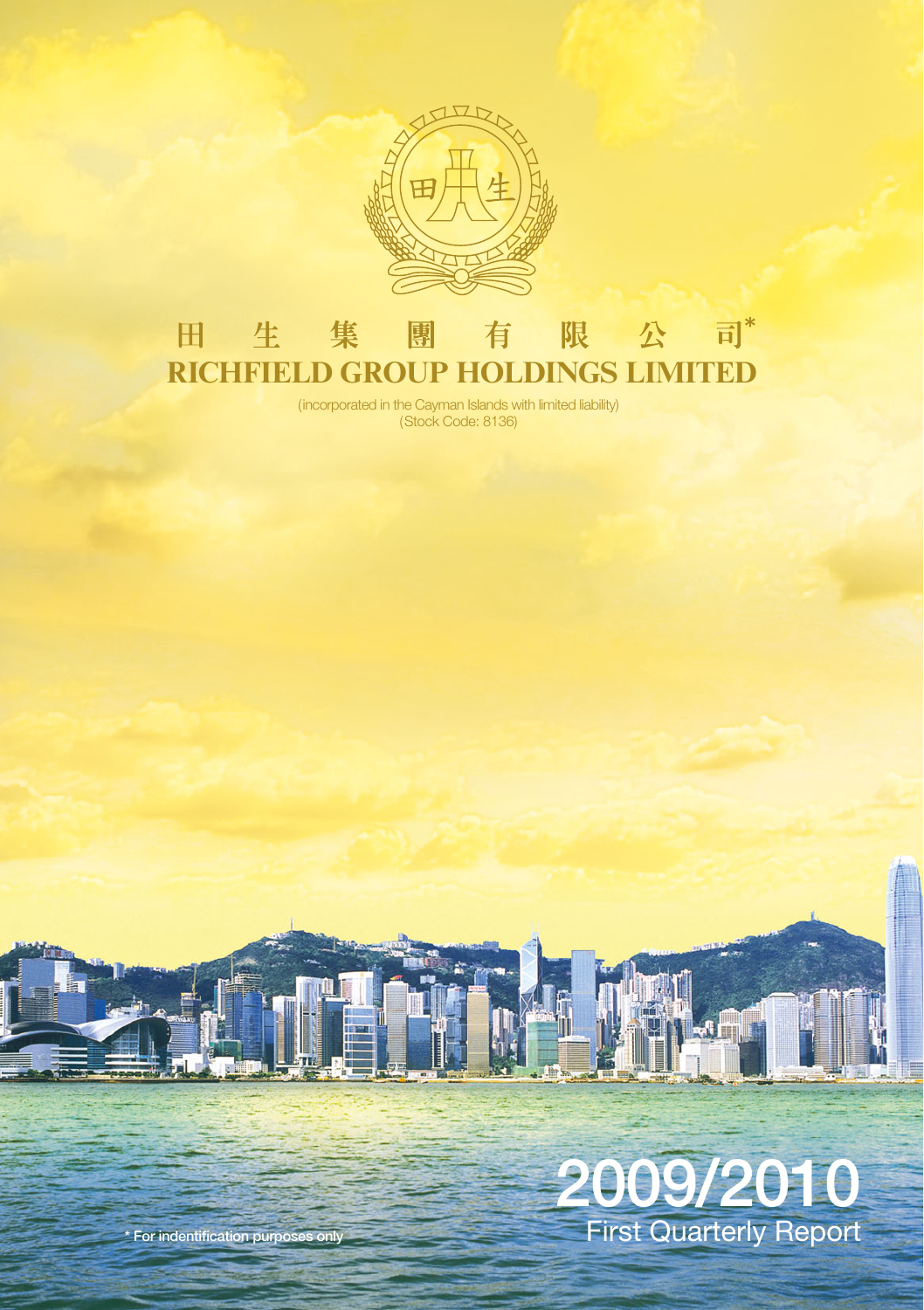#### **CHARACTERISTICS OF THE GROWTH ENTERPRISE MARKET ("GEM") OF THE STOCK EXCHANGE OF HONG KONG LIMITED (THE "STOCK EXCHANGE")**

**GEM has been positioned as a market designed to accommodate companies to which a higher investment risk may be attached than other companies listed on the Stock Exchange. Prospective investors should be aware of the potential risks of investing in such companies and should make the decision to invest only after due and careful consideration. The greater risk profile and other characteristics of GEM mean that it is a market more suited to professional and other sophisticated investors.**

**Given the emerging nature of companies listed on GEM, there is a risk that securities traded on GEM may be more susceptible to high market volatility than securities traded on the Main Board and no assurance is given that there will be a liquid market in the securities traded on GEM.**

Hong Kong Exchanges and Clearing Limited and the Stock Exchange take no responsibility for the contents of this report, make no representation as to its accuracy or completeness and expressly disclaim any liability whatsoever for any loss howsoever arising from or in reliance upon the whole or any part of the contents of this report.

This report, for which the directors of Richfield Group Holdings Limited collectively and individually accept full responsibility, includes particulars given in compliance with the Rules Governing the Listing of Securities on GEM of the Stock Exchange (the "GEM Listing Rules") for the purpose of giving information with regard to Richfield Group Holdings Limited. The directors, having made all reasonable enquiries, confirm that, to the best of their knowledge and belief: (1) the information contained in this report is accurate and complete in all material respects and not misleading; (2) there are no other matters the omission of which would make any statement in this report misleading; and (3) all opinions expressed in this report have been arrived at after due and careful consideration and are founded on bases and assumptions that are fair and reasonable.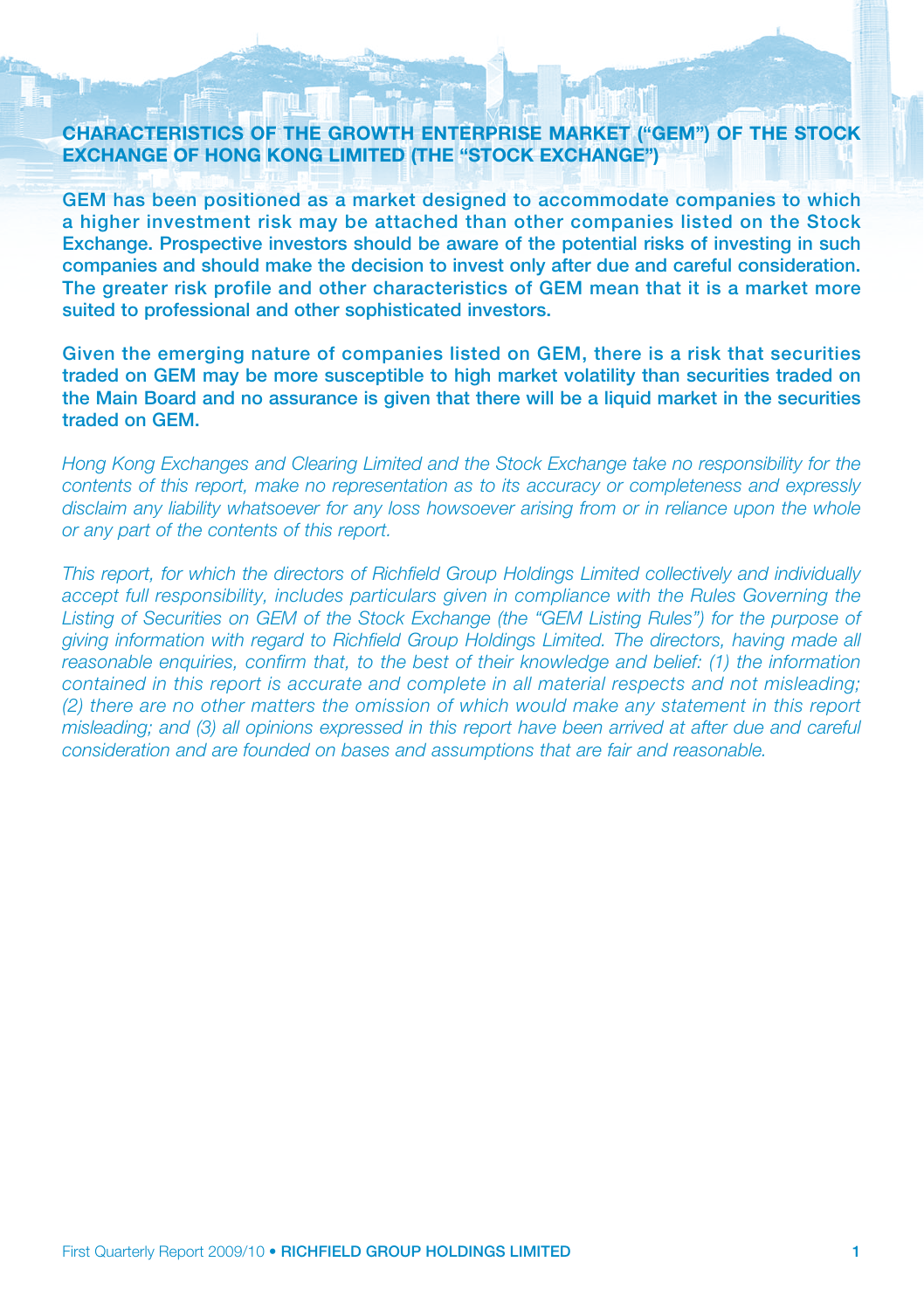### **FIRST QUARTERLY RESULTS (UNAUDITED)**

The board of directors (the "Board") of Richfield Group Holdings Limited (the "Company") herein presents the unaudited consolidated results of the Company and its subsidiaries (collectively referred to as the "Group") for the three months ended 30 September 2009 together with the comparative unaudited figures for the corresponding periods in 2008 as follows:

### **UNAUDITED CONDENSED CONSOLIDATED INCOME STATEMENT**

For the three months ended 30 September 2009

|                                                                                         |              | Three months ended<br>30 September     |                                        |
|-----------------------------------------------------------------------------------------|--------------|----------------------------------------|----------------------------------------|
|                                                                                         | <b>Notes</b> | 2009<br>(Unaudited)<br><b>HK\$'000</b> | 2008<br>(Unaudited)<br><b>HK\$'000</b> |
| <b>REVENUE</b>                                                                          | 3            | 22,258                                 | 19,356                                 |
| Cost of sales                                                                           |              | (12, 169)                              | (10, 142)                              |
| Gross profit                                                                            |              | 10,089                                 | 9,214                                  |
| Other income<br>Selling and distribution expenses<br>Administrative expenses            | 3            | 736<br>(774)<br>(2, 586)               | 897<br>(725)<br>(6, 229)               |
| PROFIT BEFORE INCOME TAX                                                                |              | 7,465                                  | 3,157                                  |
| Income tax expense                                                                      | 4            | (1, 300)                               | (1, 384)                               |
| PROFIT ATTRIBUTABLE TO OWNERS<br>OF THE COMPANY                                         |              | 6,165                                  | 1,773                                  |
| <b>DIVIDENDS</b>                                                                        | 5            |                                        |                                        |
| <b>EARNINGS PER SHARE FOR PROFIT</b><br><b>ATTRIBUTABLE TO OWNERS</b><br>OF THE COMPANY | 6            |                                        |                                        |
| <b>Basic</b>                                                                            |              | <b>HK0.21 cent</b>                     | HK0.06 cent                            |
| <b>Diluted</b>                                                                          |              | N/A                                    | N/A                                    |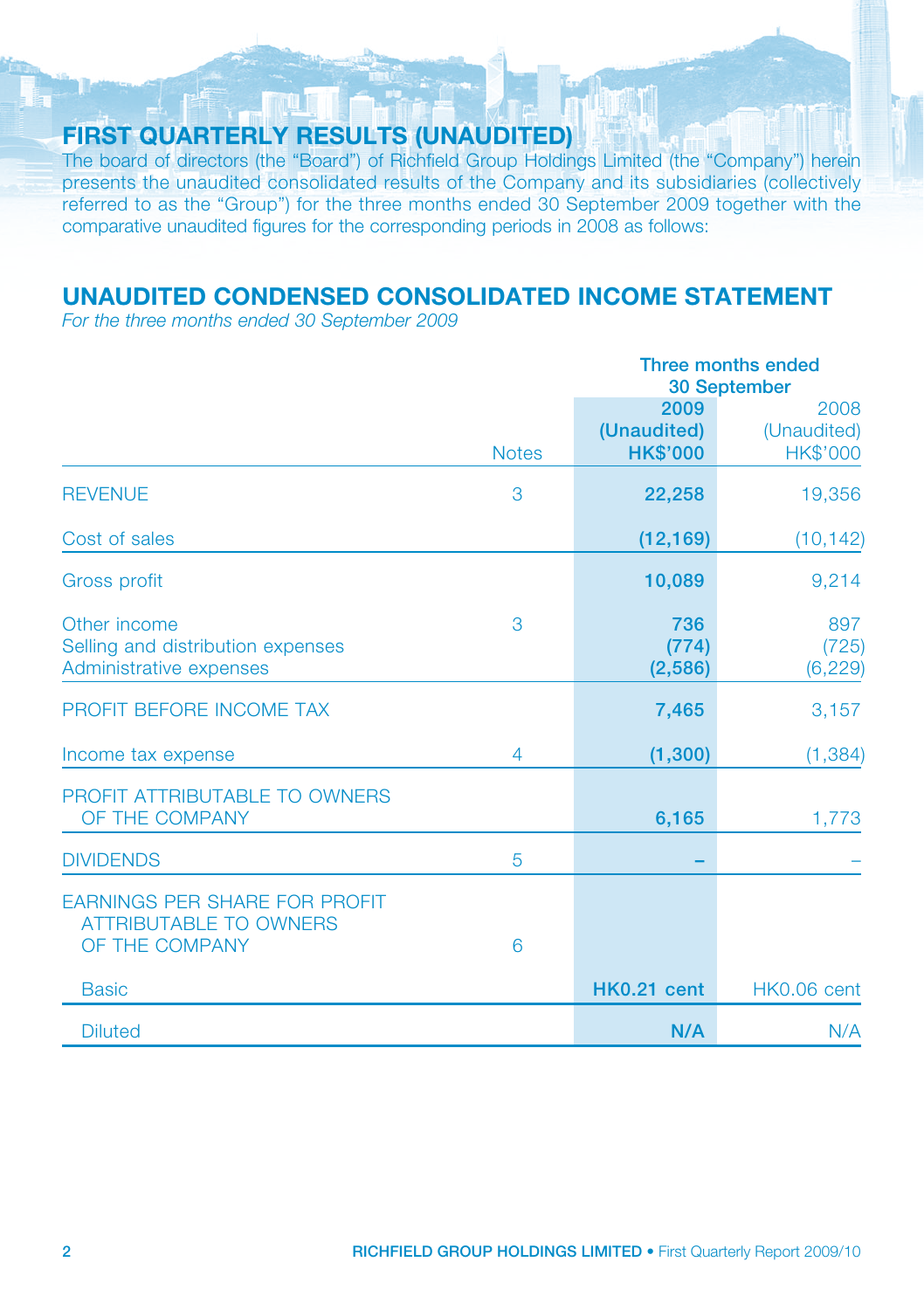## **UNAUDITED CONDENSED CONSOLIDATED STATEMENT OF COMPREHENSIVE INCOME**

For the three months ended 30 September 2009

|                                                                                                    | Three months ended<br>30 September     |                                        |  |
|----------------------------------------------------------------------------------------------------|----------------------------------------|----------------------------------------|--|
|                                                                                                    | 2009<br>(Unaudited)<br><b>HK\$'000</b> | 2008<br>(Unaudited)<br><b>HK\$'000</b> |  |
| <b>Profit for the period</b>                                                                       | 6,165                                  | 1,773                                  |  |
| Other comprehensive income<br>Net fair value gain/(loss) on available-for-sale<br>financial assets | 16,912                                 | (1,901)                                |  |
| Total comprehensive income/(loss)<br>for the period                                                | 23,077                                 | (128)                                  |  |
| Total comprehensive income/(loss) attributable to:<br>Owners of the Company                        | 23,077                                 | (128)                                  |  |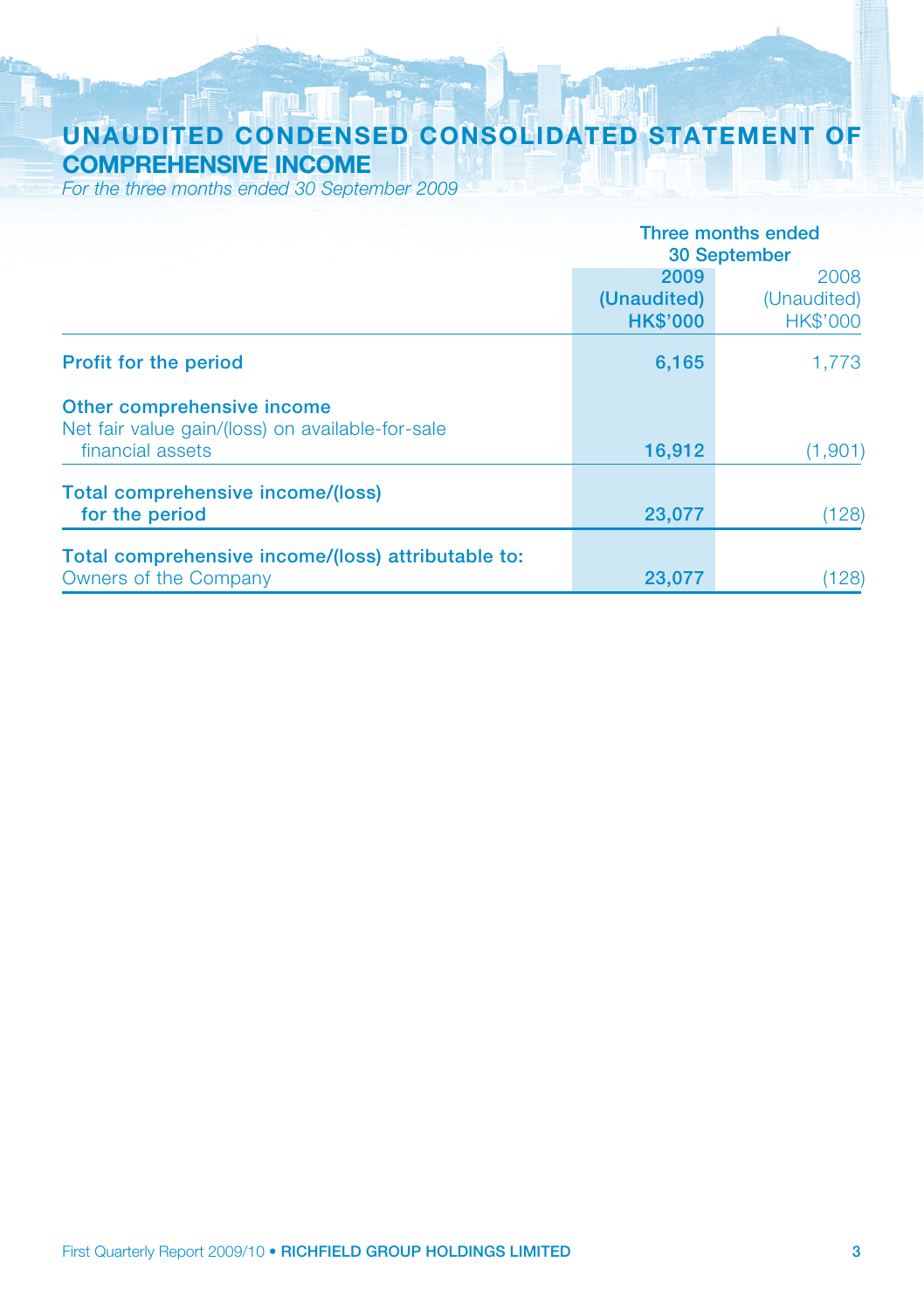# **UNAUDITED CONSOLIDATED STATEMENT OF CHANGES IN EQUITY**

For the three months ended 30 September 2009

|                                 |                 | <b>Share</b>    |                 |                 |                 |
|---------------------------------|-----------------|-----------------|-----------------|-----------------|-----------------|
|                                 | <b>Share</b>    | premium         | Fair value      | Retained        |                 |
|                                 | capital         | account         | reserve         | profits         | Total           |
|                                 | (Unaudited)     | (Unaudited)     | (Unaudited)     | (Unaudited)     | (Unaudited)     |
|                                 | <b>HK\$'000</b> | <b>HK\$'000</b> | <b>HK\$'000</b> | <b>HK\$'000</b> | <b>HK\$'000</b> |
| At 1 July 2008                  | 29,285          | 747.769         |                 | 12,699          | 789,753         |
| Profit for the period           |                 |                 |                 | 1.773           | 1.773           |
| Other comprehensive loss        |                 |                 | (1,901)         |                 | (1,901)         |
| <b>Total comprehensive</b>      |                 |                 |                 |                 |                 |
| income/(loss) for the period    |                 |                 | (1,901)         | 1.773           | (128)           |
| Dividend paid                   |                 | (20, 997)       |                 |                 | (20, 997)       |
| <b>Transactions with owners</b> |                 | (20, 997)       |                 |                 | (20, 997)       |
| At 30 September 2008            | 29,285          | 726,772         | (1,901)         | 14,472          | 768,628         |

|                                                     | <b>Share</b><br>capital<br>(Unaudited)<br><b>HK\$'000</b> | <b>Share</b><br>premium<br>account<br>(Unaudited)<br><b>HK\$'000</b> | <b>Fair value</b><br>reserve<br>(Unaudited)<br><b>HK\$'000</b> | <b>Retained</b><br>profits<br>(Unaudited)<br><b>HK\$'000</b> | <b>Total</b><br>(Unaudited)<br><b>HK\$'000</b> |
|-----------------------------------------------------|-----------------------------------------------------------|----------------------------------------------------------------------|----------------------------------------------------------------|--------------------------------------------------------------|------------------------------------------------|
| At 1 July 2009                                      | 29,285                                                    | 726,772                                                              | 3.444                                                          | 28,376                                                       | 787,877                                        |
| Profit for the period<br>Other comprehensive income |                                                           |                                                                      | 16,912                                                         | 6.165                                                        | 6,165<br>16,912                                |
| Total comprehensive<br>income for the period        |                                                           |                                                                      | 16.912                                                         | 6.165                                                        | 23,077                                         |
| At 30 September 2009                                | 29.285                                                    | 726,772                                                              | 20.356                                                         | 34.541                                                       | 810,954                                        |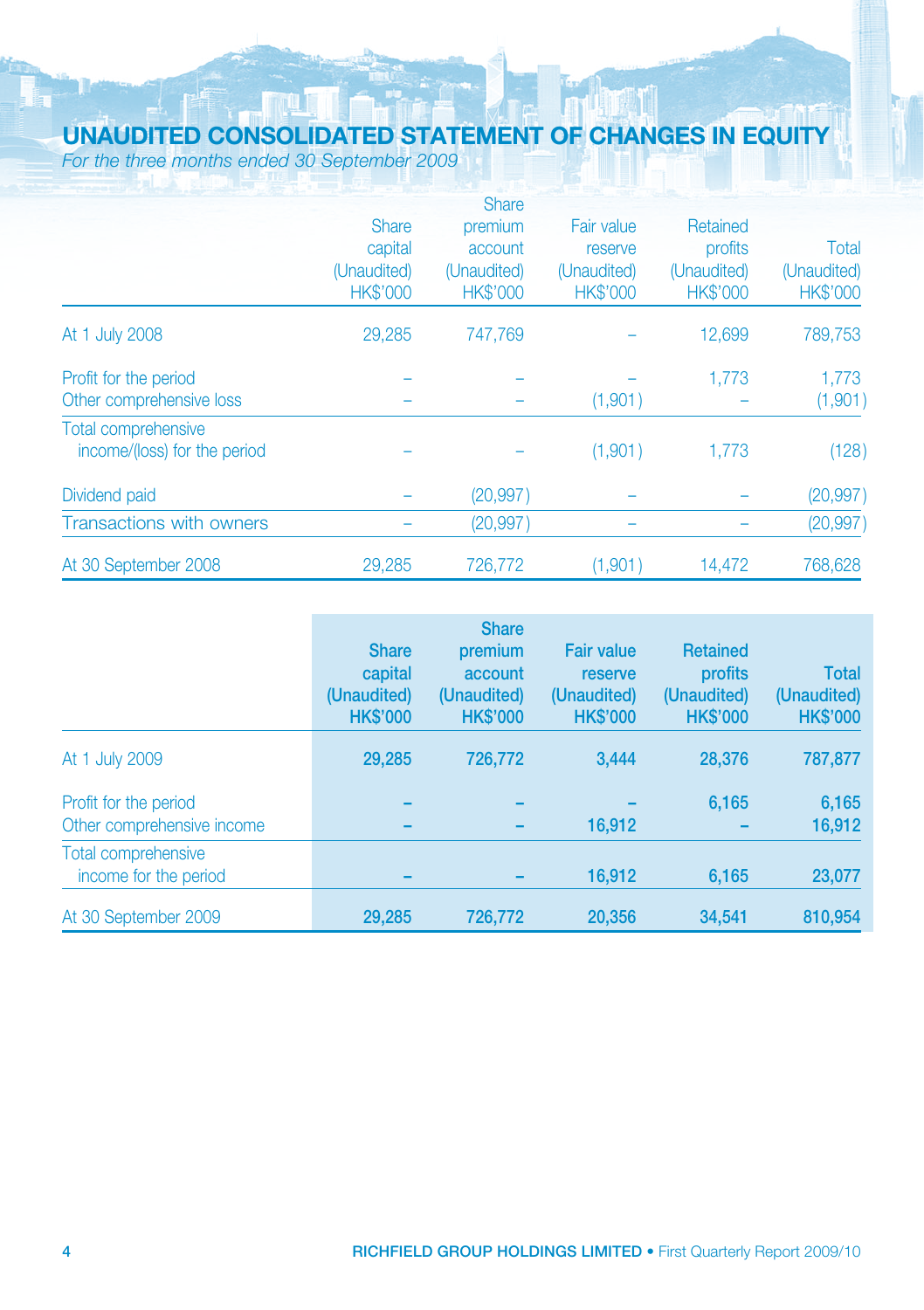## **NOTES TO UNAUDITED CONDENSED CONSOLIDATED FINANCIAL STATEMENTS**

#### *1. GENERAL INFORMATION*

Richfield Group Holdings Limited (the "Company") was incorporated in the Cayman Islands on 10 January 2002 as an exempted company with limited liability under the Companies Law (2001 Second Revision) of the Cayman Islands. The address of its registered office is Cricket Square, Hutchins Drive, P.O. Box 2681, Grand Cayman KY1-1111, Cayman Islands and its principal place of business is Unit 1209, 12th Floor, Silvercord Tower 2, 30 Canton Road, Tsim Sha Tsui, Hong Kong. The Company's shares are listed on The Growth Enterprise Market ("GEM") of The Stock Exchange of Hong Kong Limited (the "Stock Exchange").

The principal activity of the Company is investment holding. The subsidiaries (together with the Company referred to as the "Group") are principally engaged in the provision of property brokerage services, provision of schemes for property consolidation, assembly and redevelopment and property trading in Hong Kong (the "Property Assembly and Brokerage Business"), the trading of recycled computers and the trading of bags and accessories. The Group has suspended the businesses of the trading of recycled computers and the trading of bags and accessories from 1 September 2009.

#### *2. BASIS OF PREPARATION AND PRINCIPAL ACCOUNTING POLICIES*

#### **Basis of preparation**

The unaudited condensed consolidated interim financial statements of the Group for the three months ended 30 September 2009 (the "Condensed Financial Report") have been prepared in accordance with Hong Kong Accounting Standard ("HKAS") 34 "Interim Financial Reporting" issued by the Hong Kong Institute of Certified Public Accountants (the "HKICPA") and the applicable disclosure requirements of the Rules Governing the Listing of Securities on the GEM of the Stock Exchange.

The Condensed Financial Report should be read in conjunction with the annual financial statements of the Company for the 15 months ended 30 June 2009 (the "2009 Annual Financial Statements").

The preparation of the Condensed Financial Report in conformity with HKAS 34 requires management to make judgements, estimates and assumptions that affect the application of policies and reported amounts of assets and liabilities, income and expenses on a year to date basis. Actual results may differ from these estimates.

The Condensed Financial Report have been prepared under the historical cost convention, except for financial assets at fair value through profit or loss and available-for-sale financial assets which are stated at fair value.

The Condensed Financial Report are presented in Hong Kong Dollars ("HK\$") which is also the functional currency of the Company and all values are rounded to the nearest thousand ("HK\$'000") unless otherwise stated.

#### *Principal accounting policies*

The accounting policies and methods of computation adopted in the preparation of the Condensed Financial Report are consistent with those adopted in the 2009 Annual Financial Statements, except for in the current period, the Group has applied for the first time the new standards, amendments and interpretations issued by the HKICPA in which HKFRS 1 (Revised 2007) Presentation of financial statements is relevant to and effective for the Group's financial statements for the annual period beginning on 1 July 2009.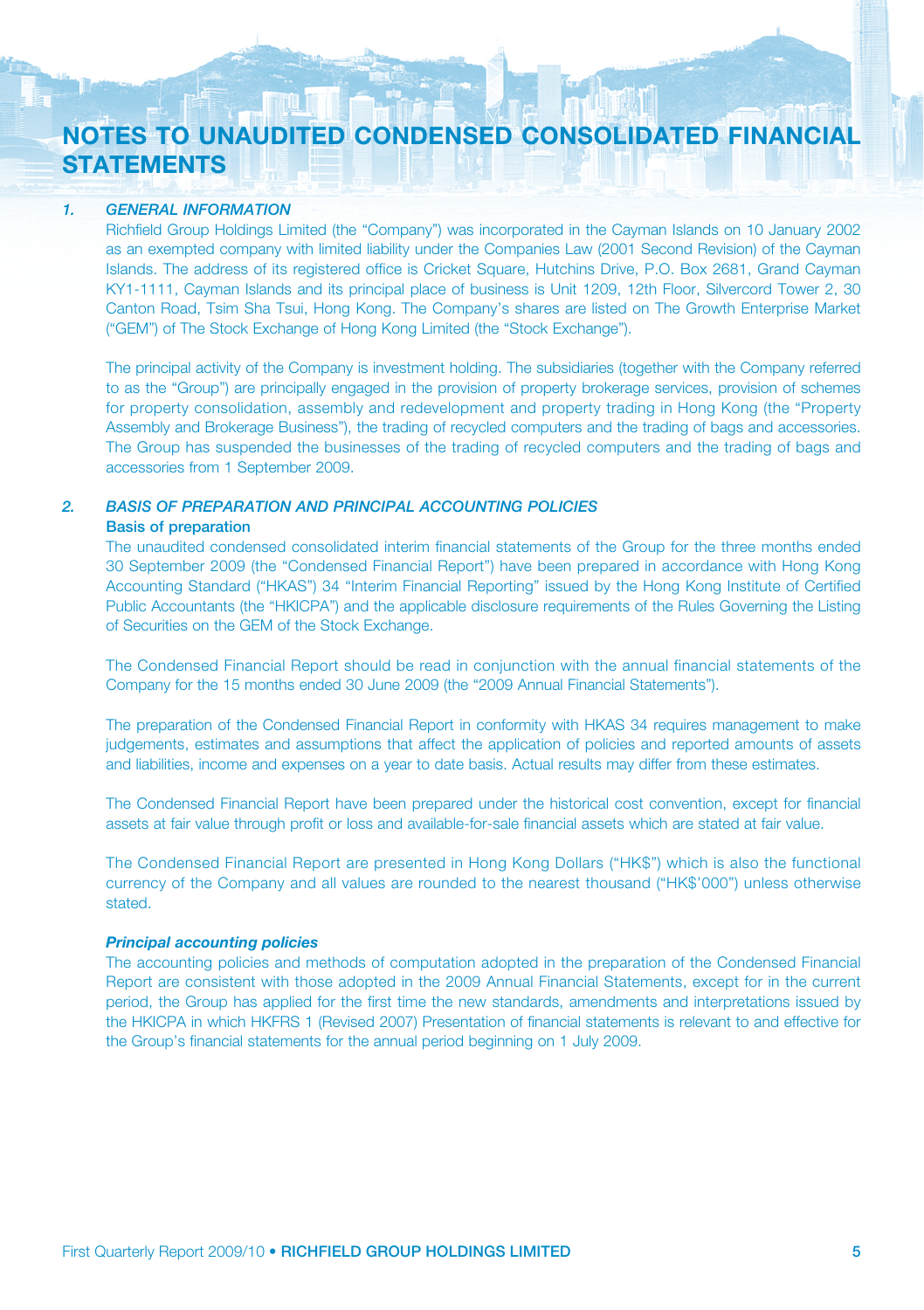#### *HKAS 1 (Revised 2007) Presentation of financial statements*

The adoption of HKAS 1 (Revised 2007) makes certain changes to the format and titles of the primary financial statements and to the presentation of some items within these statements. It also gives rise to additional disclosures. The measurement and recognition of the Group's assets, liabilities, income and expenses is unchanged. However, some items that were recognised directly in equity are now recognised in other comprehensive income, for example fair value change on available-for-sale financial assets. HKAS 1 only affects the presentation of owner changes in equity and introduces a "Statement of comprehensive income". It has had no impact on the reported results or financial position of the Group. Comparatives have been restated to conform with the revised standard.

#### *3. REVENUE AND OTHER INCOME*

Revenue represents the net invoiced value of goods sold and net value of services rendered, after allowances for returns and trade discounts. All significant transactions amongst the companies comprising the Group have been eliminated on consolidation. Revenue and other income recognised during the period are as follows:

|                                                                     | Three months ended<br>30 September     |                                        |
|---------------------------------------------------------------------|----------------------------------------|----------------------------------------|
|                                                                     | 2009<br>(Unaudited)<br><b>HK\$'000</b> | 2008<br>(Unaudited)<br><b>HK\$'000</b> |
| Revenue<br>Sales of goods<br>Commission income                      | 2,123<br>20,135                        | 4,734<br>14,622                        |
|                                                                     | 22,258                                 | 19,356                                 |
| Other income<br>Interest income<br>Dividend income<br>Sundry income | 577<br>159                             | 488<br>197<br>212                      |
|                                                                     | 736                                    | 897                                    |
|                                                                     | 22,994                                 | 20,253                                 |

#### *4. INCOME TAX EXPENSE*

Hong Kong profits tax has been provided at the rate of 16.5% (three months ended 30 September 2008: 16.5%) on the estimated assessable profit arising in Hong Kong for the current period.

Deferred tax had not been provided for the Group because the Group had no material temporary differences at the balance sheet date (30 September 2008: Nil).

#### *5. DIVIDENDS*

The Board does not recommend the payment of an interim dividend for the three months ended 30 September 2009 (three months ended 30 September 2008: Nil).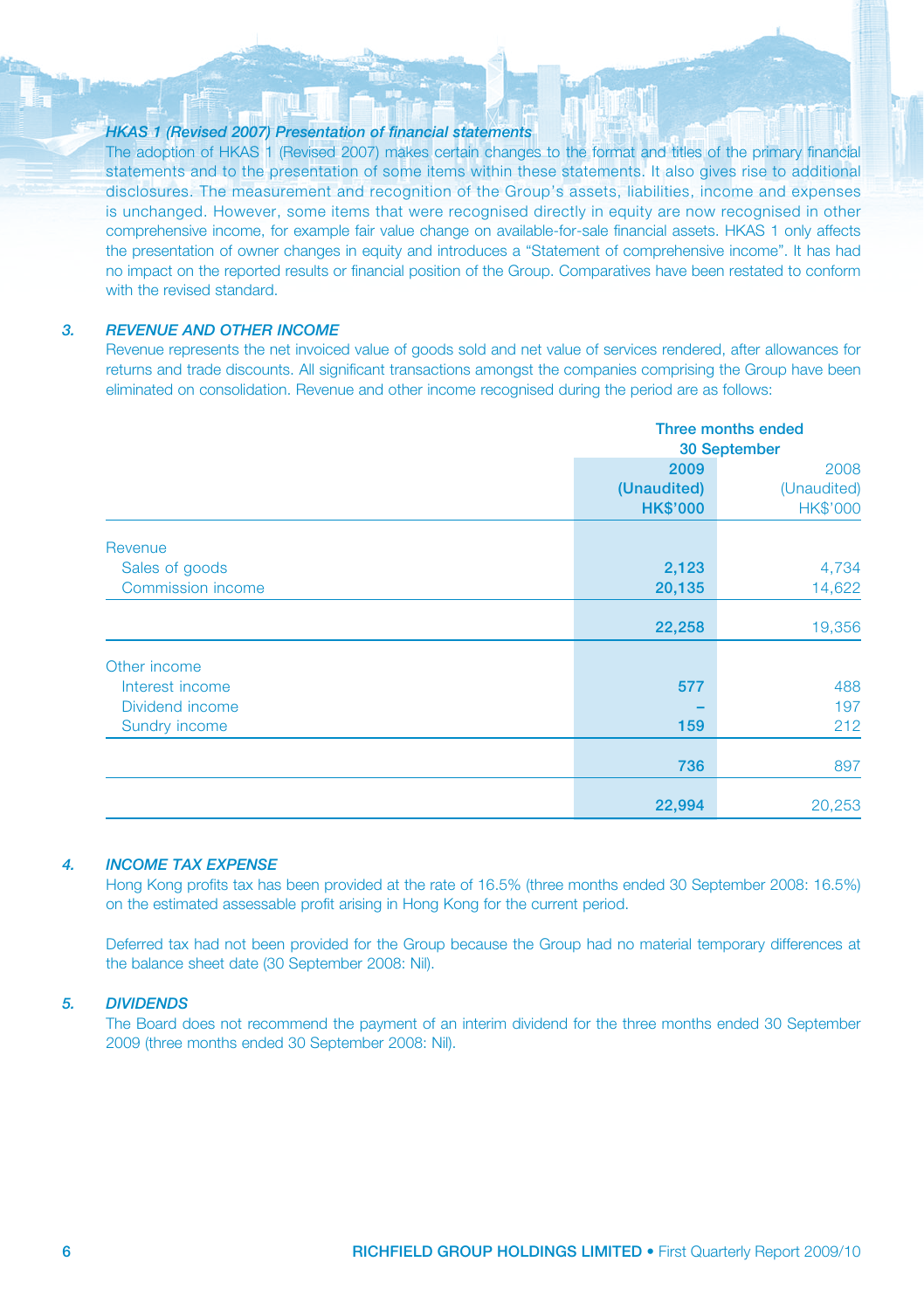#### *6. EARNINGS PER SHARE*

The calculations of basic earnings per share for the three months ended 30 September 2009 are based on the unaudited consolidated net profit attributable to owners of the Company for the three months ended 30 September 2009 of approximately HK\$6,165,000 (three months ended 30 September 2008: HK\$1,773,000) and on the weighted average number of 2,928,500,000 shares during the three months ended 30 September 2009 (three months ended 30 September 2008: 2,928,500,000 shares).

Diluted earnings per share for the three months ended 30 September 2009 and the corresponding periods in 2008 are not disclosed as no dilutive events existed during those periods.

#### **FINANCIAL REVIEW RESULTS**

During the three months ended 30 September 2009, the Group recorded a turnover of approximately HK\$22,258,000, representing an increase of approximately 15% compared with the corresponding period last year of approximately HK\$19,356,000. The increase in turnover was mainly attributed to the increase in turnover of the Property Assembly and Brokerage Business. In respect of the Property Assembly and Brokerage Business, it contributes approximately HK\$20,135,000 to the turnover of the Group for the period and this represents an increase of approximately 38% compared with the corresponding period last year of approximately HK\$14,622,000 because of the improved market condition since the mid of 2009.

Profit before income tax of the Group for the three months ended 30 September 2009 was approximately HK\$7,465,000, representing an increase of approximately 136% when compared with the corresponding period last year of approximately HK\$3,157,000. Due to the increase of turnover for the period ended 30 September 2009, profit attributable to owners for the period was increased to approximately HK\$6,165,000 compared with that of approximately HK\$1,773,000 for the corresponding period last year.

#### **BUSINESS REVIEW**

During the three months ended 30 September 2009, the economy and property market were improved gradually due to the improvement of market sentiment, the Group continued to expand its core business, the provision of property assembly, brokerage and trading of property. Turnover from the Property Assembly and Brokerage Business for the three months ended 30 September 2009 was approximately HK\$20,135,000, representing an increase of approximately 38% (30 September 2008: approximately HK\$14,622,000). Operating profit for the Property Assembly and Brokerage Business was approximately HK\$7,420,000 which was decreased by approximately 9% compared with that of approximately HK\$8,194,000 for the corresponding period last year.

During the period under review, the Group has completed 3 assembly projects, which are mainly located in the densely populated areas in Hong Kong Island and Kowloon, such as Causeway Bay, Western District, Mongkok, etc., with the total contract sum and the total gross profit of approximately HK\$554,960,000 and approximately HK\$2,000,000 respectively.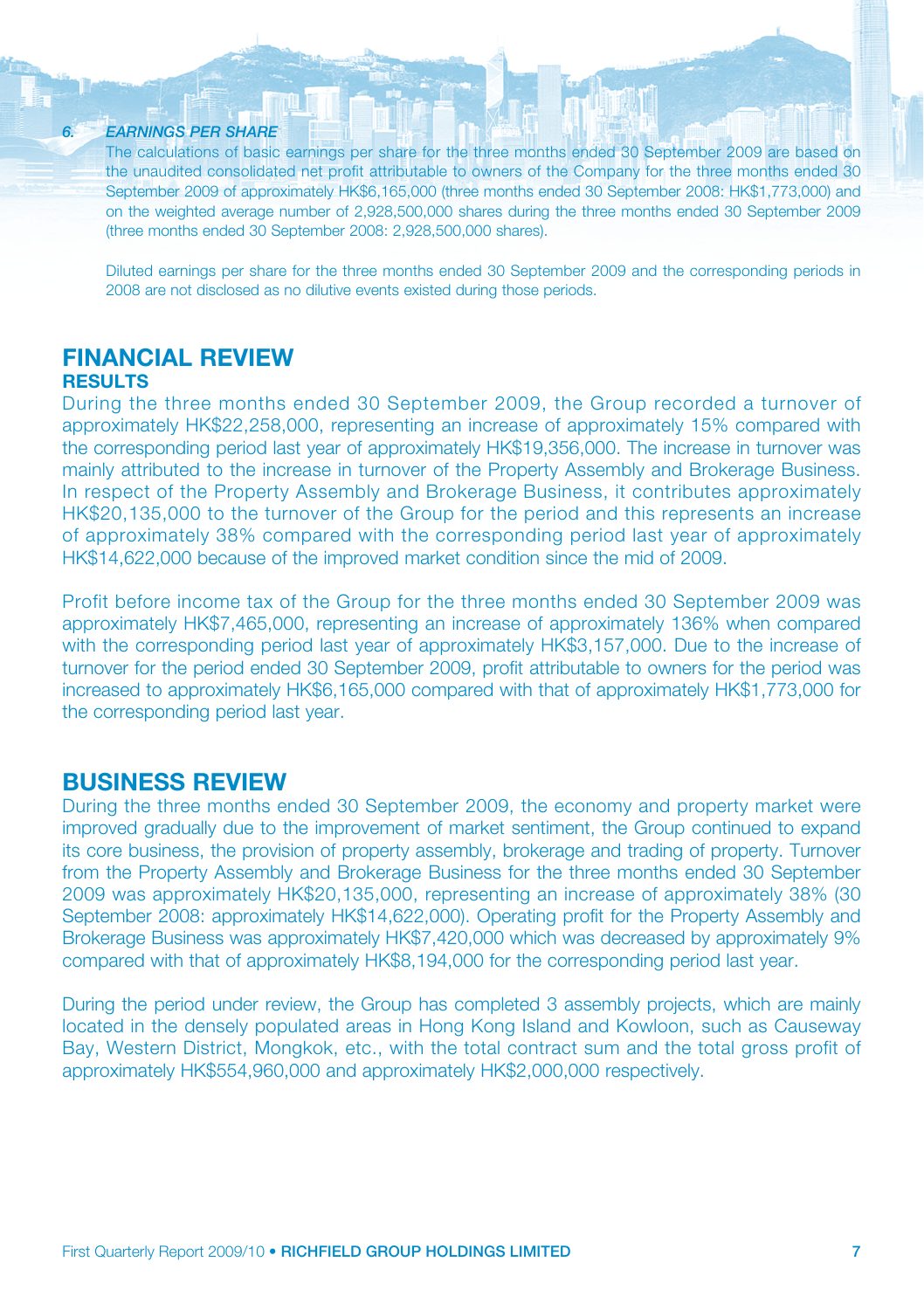As at 30 September 2009, the Group had approximately 130 property assembly projects in progress with a total site area of approximately 1,300,000 square feet. Among those projects in progress, approximately 80 projects are located in Hong Kong Island, mainly in the Mid-Levels, Sheung Wan, Causeway Bay, Western District, Shau Kei Wan, Quarry Bay and Aberdeen, etc.. Approximately 50 projects are located in Kowloon, mainly in Tsim Sha Tsui, Sham Shui Po, Mong Kok, Tai Kok Tsui, Ho Man Tin, To Kwa Wan and Kowloon City, etc..

The business of trading of recycled computers contributed approximately HK\$2,123,000 to the Group's turnover for the three months ended 30 September 2009, representing approximately 10% of the Group's turnover for the reporting period and a substantial decrease compared with the corresponding period last year (30 September 2008: approximately HK\$4,734,000). An operating loss of approximately HK\$345,000 was recorded for the reporting period. There was no turnover for the business of trading of bag and accessories during the three months ended 30 September 2009.

Because of the unsatisfactory results, the Group has suspended the businesses of the trading of recycled computers and the trading of bags and accessories from 1 September 2009 and would consider to terminate both businesses.

### **PROSPECTS**

The Hong Kong property market rebounded gradually since the first quarter of year 2009 due to the improvement of market sentiment and low interest rate environment. It would foster a favorable business environment to the Group. With the prospering property market, it is expected that the property developers will be more aggressive in building up their land reserve to cater for future demand. In view of the limited supply of land in Hong Kong, property assembly for redevelopment purpose would be one of the major sources of land supply to the developers. The demand for the Group's high-quality property assembly projects, especially in urban district, will inevitably be increased.

Notwithstanding the global economy recession, the Group remains optimistic in property assembly and brokerage business. The Group is dedicated to develop strategically in the property assembly and brokerage business and actively seeking opportunities for premium property assembly projects so as to drive the growth of the Group.

In respect of the trading businesses of bags and accessories and recycled computers, profit margin and turnover are expected to be tumbled in the forthcoming future due to keen competition and surge of operating costs. Since both businesses are not the core businesses of the Group, the Group suspended these businesses from 1 September 2009 and has directed the resources to development of the business of property assembly and brokerage.

### **CONNECTED TRANSACTION**

There were no significant connected party transactions entered into by the Group for the three months ended 30 September 2009.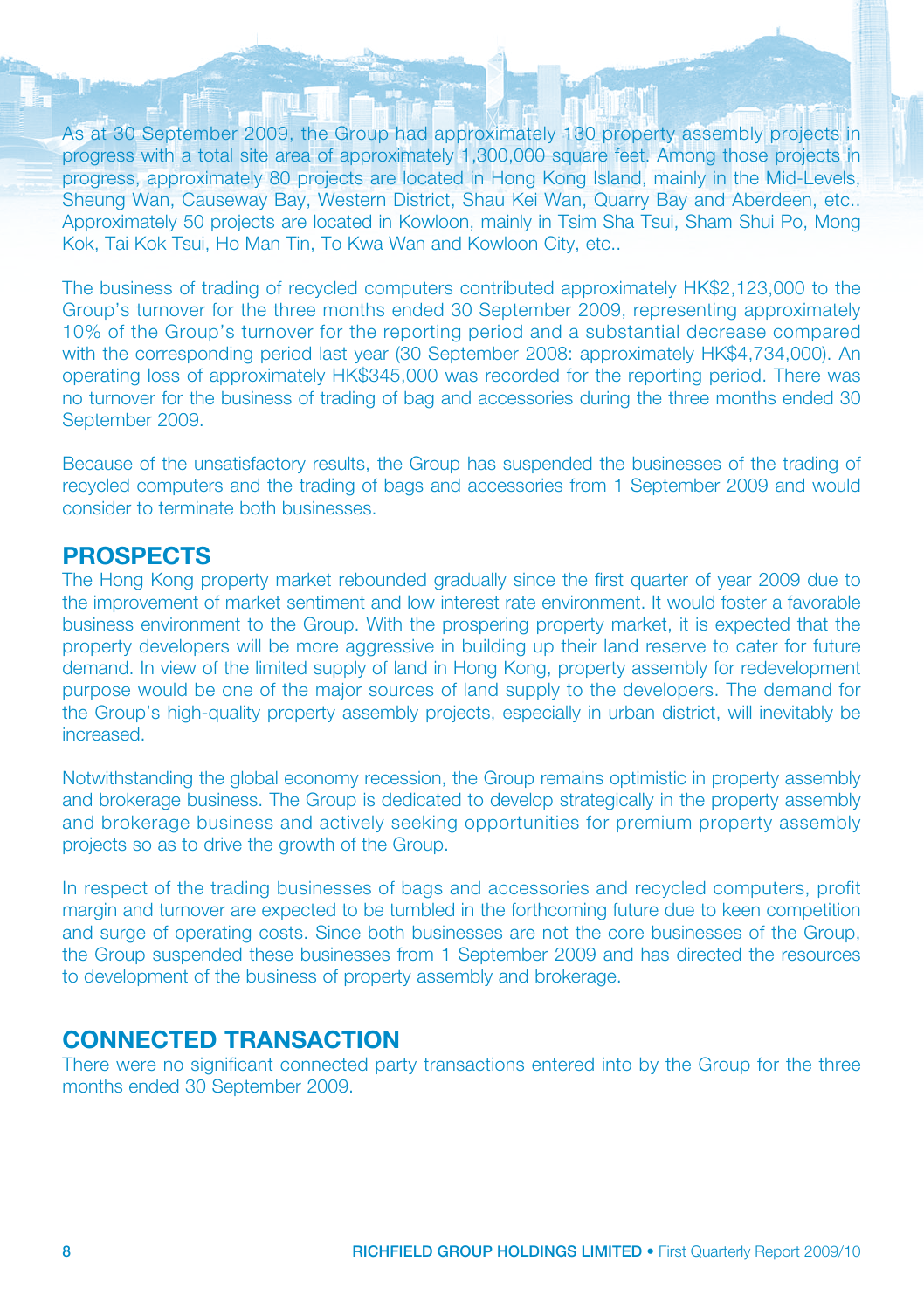### **SHARE OPTIONS**

During the three months ended 30 September 2009, no share option was granted, exercised or lapsed under the share option scheme adopted on 21 May 2002.

### **DIRECTORS' AND CHIEF EXECUTIVES' INTERESTS AND SHORT POSITIONS IN THE SHARES, UNDERLYING SHARES AND DEBENTURES OF THE COMPANY OR ANY ASSOCIATED CORPORATION**

As at 30 September 2009, the interests and short positions of the directors and chief executives of the Company in the shares, underlying shares and debentures of the Company or any of its associated corporations (within the meaning of Part XV of the Securities and Futures Ordinance (Cap. 571, Laws of Hong Kong) ("SFO")) which were required to be notified to the Company and the Stock Exchange pursuant to Divisions 7 and 8 of Part XV of the SFO (including interests or short positions which they were taken or deemed to have under such provisions of the SFO) or as recorded in the register required to be kept by the Company under Section 352 of the SFO or otherwise notified to the Company and the Stock Exchange pursuant to the required standards of dealings by directors as referred to in Rules 5.46 of the GEM Listing Rules, were as follows:

|                                          |                                    | <b>Number of Shares</b> |               | Approximate                   |
|------------------------------------------|------------------------------------|-------------------------|---------------|-------------------------------|
| <b>Director</b>                          | <b>Personal</b><br><b>interest</b> | Corporate<br>interest   | <b>Total</b>  | percentage of<br>shareholding |
| Mr. Pong Wai San,<br>Wilson ("Mr. Pong") | 352.176,000                        | 936,794,000<br>(Note)   | 1,288,970,000 | 44.01%                        |

Note: These shares are beneficially owned by Virtue Partner Group Limited, a company wholly owned by Mr. Pong.

All the interests disclosed above represent long position in the shares of the Company.

Save as disclosed above, as at 30 September 2009, none of the directors and chief executives of the Company had any other interests or short positions in any shares, underlying shares or debentures of the Company or any of its associated corporation (within the meaning of Part XV of the SFO) which were required to be notified to the Company and the Stock Exchange pursuant to Divisions 7 and 8 of Part XV of the SFO (including interests or short positions which they were taken or deemed to have under such provisions of the SFO), or which were required to be recorded in the register kept by the Company under Section 352 of the SFO or otherwise notified to the Company and the Stock Exchange pursuant to Rules 5.46 of the GEM Listing Rules.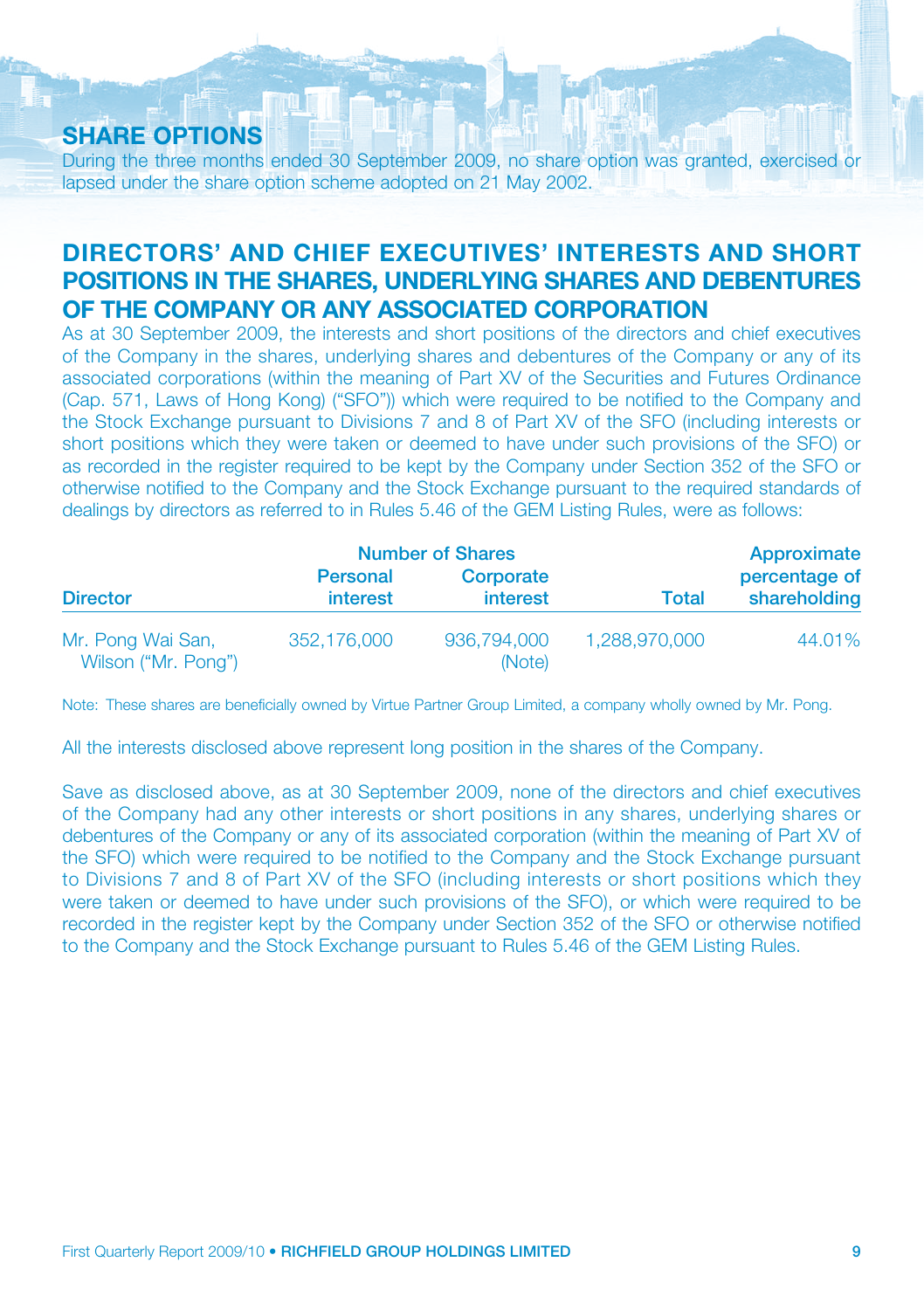### **SUBSTANTIAL SHAREHOLDERS' INTERESTS IN SHARES**

As at 30 September 2009, other than the interests of certain directors and chief executive of the Company as disclosed under the section headed "Directors' and chief executives' interests and short positions in the shares, underlying shares and debentures of the company or any associated corporation" above, the interests or short positions of person in the shares, underlying shares and debentures of the Company which would fall to be disclosed to the Company under the provisions of Divisions 2 and 3 of Part XV of the SFO or, who is, directly or indirectly, interested in 5% or more of the nominal value of any class of share capital carrying rights to vote in all circumstances at general meetings of any other members of the Group, or any other substantial shareholders whose interests or short positions were recorded in the register required to be kept by the Company under Section 336 of the SFO were as follows:

| Name of shareholder                                 | <b>Capacity in</b><br>which shares<br>are held | Number of<br>issued shares | Percentage of<br>the issued<br>share capital |  |
|-----------------------------------------------------|------------------------------------------------|----------------------------|----------------------------------------------|--|
| Ms. Tung Ching Yee, Helena<br>(Note 1)              | <b>Family interest</b>                         | 1.288.970.000              | 44.01%                                       |  |
| <b>Virtue Partner Group Limited</b><br>(Note 2)     | <b>Beneficial owner</b>                        | 936,794,000                | 31.99%                                       |  |
| Richfield (Holdings) Limited<br>(Note 3)            | <b>Beneficial owner</b>                        | 760,000,000                | 25,95%                                       |  |
| Mr. Au Wing Wah<br>$('Mr. Au")$ (Note 3)            | Interest in controlled<br>corporation          | 760,000,000                | 25,95%                                       |  |
| Vastwood Limited (Note 3)                           | <b>Beneficial owner</b>                        | 760,000,000                | 25.95%                                       |  |
| <b>Richfield Group Holdings</b><br>Limited (Note 3) | Interest in controlled<br>corporation          | 760,000,000                | 25,95%                                       |  |
| Ms. Kong Pik Fan (Note 4)                           | <b>Family interest</b>                         | 760,000,000                | 25,95%                                       |  |

Notes:

- 1. Ms. Tung Ching Yee, Helena is the wife of Mr. Pong and accordingly deemed to be interested in the shares beneficially owned by Mr. Pong in his own capacity and through his controlled corporation, Virtue Partner Group Limited, under SFO.
- 2. These shares are beneficially owned by Virtue Partner Group Limited, a company wholly owned by Mr. Pong.
- 3. These shares are beneficially owned by Richfield (Holdings) Limited, a company wholly owned by Mr. Au, and therefore Mr. Au deemed to be interested in the shares owned by Richfield (Holdings) Limited, under SFO. On 12 June 2008, Richfield (Holdings) Limited as a chargor has executed a share charge in favour of Vastwood Limited, a wholly-owned subsidiary of Richfield Group Holdings Limited, as a chargee in respect of the fixed charge over these 760,000,000 shares. Therefore, Richfield Group Holdings Limited deemed to be interested in the shares owned by Vastwood Limited under SFO.
- 4. Ms. Kong Pik Fan is the wife of Mr. Au and accordingly deemed to be interested in the shares beneficially owned by Mr. Au in his own capacity and through his controlled corporation, Richfield (Holdings) Limited, under SFO.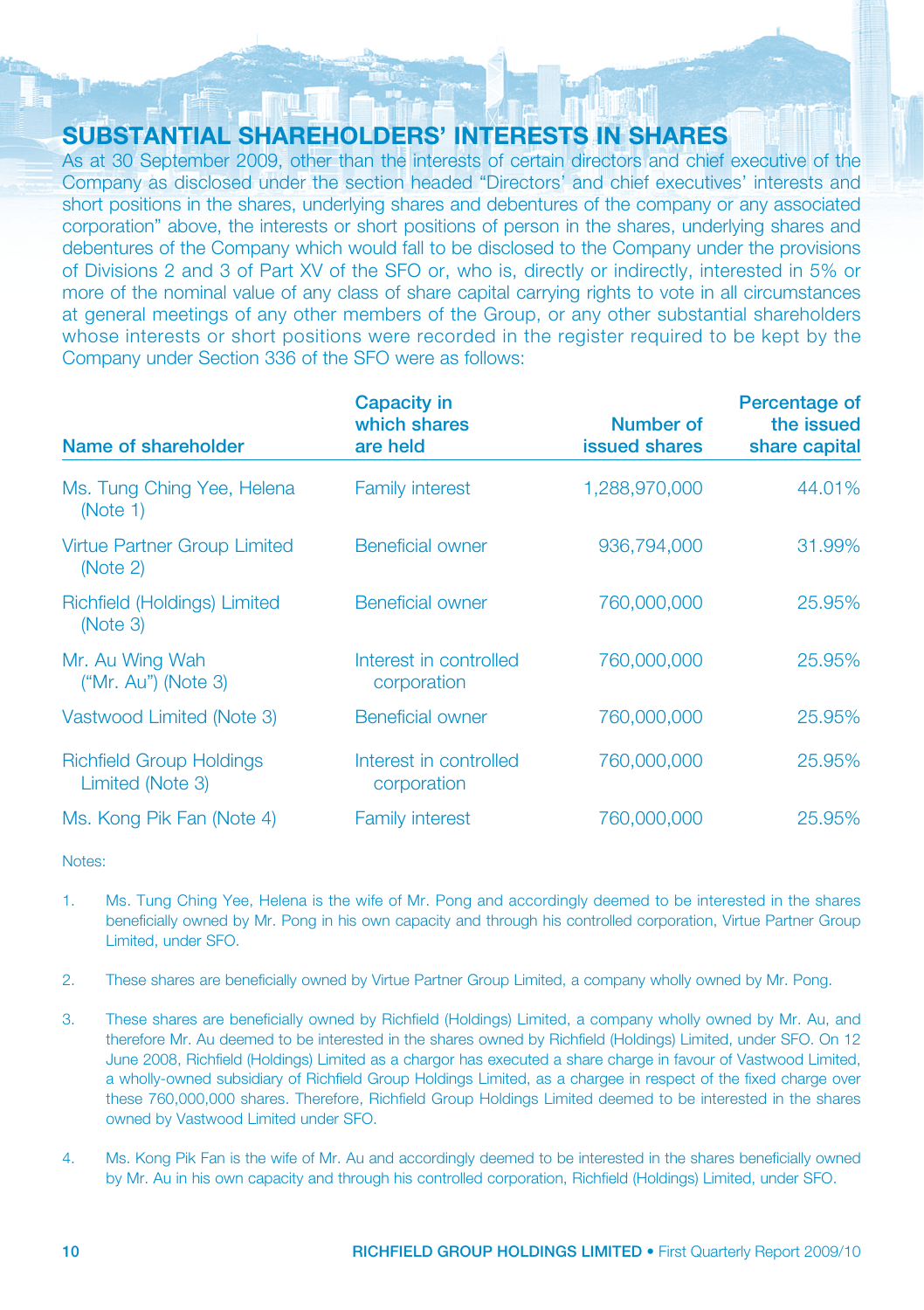#### All the interests disclosed above represent long position in shares of the Company.

Save as disclosed above, as at 30 September 2009, the directors of the Company were not aware of any other person (other than the directors and chief executive of the Company) who had an interest or short position in the shares or underlying shares of the Company which would fall to be disclosed to the Company under the provisions of Divisions 2 and 3 of Part XV of the SFO or, who is, directly or indirectly, interested in 5% or more of the nominal value of any class of share capital carrying rights to vote in all circumstances at general meetings of any other members of the Group, or any other substantial shareholders whose interests or short positions were recorded in the register required to be kept by the Company under Section 336 of the SFO.

### **DIRECTOR'S RIGHTS TO ACQUIRE SHARE OR DEBENTURES**

Apart from as disclosed under the heading "Directors' and chief executives' interests and short positions in the shares, underlying shares and debentures of the company or any associated corporation" above, at no time during the reporting period were rights to acquire benefits by means of the acquisition of shares in or debentures of the Company or of any other body corporate granted to any directors or their respective spouse or children under 18 years of age, or were any such rights exercised by them; or was the Company, its holding company or any of its subsidiaries a party to any arrangements to enable the directors, their respective spouse or children under 18 years of age to acquire such rights in the Company or any other body corporate.

### **PURCHASE, REDEMPTION OR SALE OF THE LISTED SECURITIES OF THE COMPANY**

Neither the Company, nor any of its subsidiaries has purchased, redeemed or sold any of the Company's listed shares during the three months ended 30 September 2009.

#### **DIRECTOR'S INTERESTS IN COMPETING INTERESTS**

As at the date of this report, none of the directors, the management shareholders of the Company and their respective associates (as defined in the GEM Listing Rules) had any interest in a business which causes or may cause a significant competition with the business of the Group and any other conflicts of interest which any such person has or may have with the Group.

### **CODE OF CONDUCT REGARDING SECURITIES TRANSACTIONS BY DIRECTORS**

The Company has adopted a code of conduct regarding securities transactions by directors on terms no less exacting than the required standard of dealings set out in Rules 5.48 to 5.67 of the GEM Listing Rules. Having made specific enquiry of all directors, the Company was not aware of any non-compliance with such required standard of dealings and its code of conduct regarding securities transactions by directors throughout the three months ended 30 September 2009.